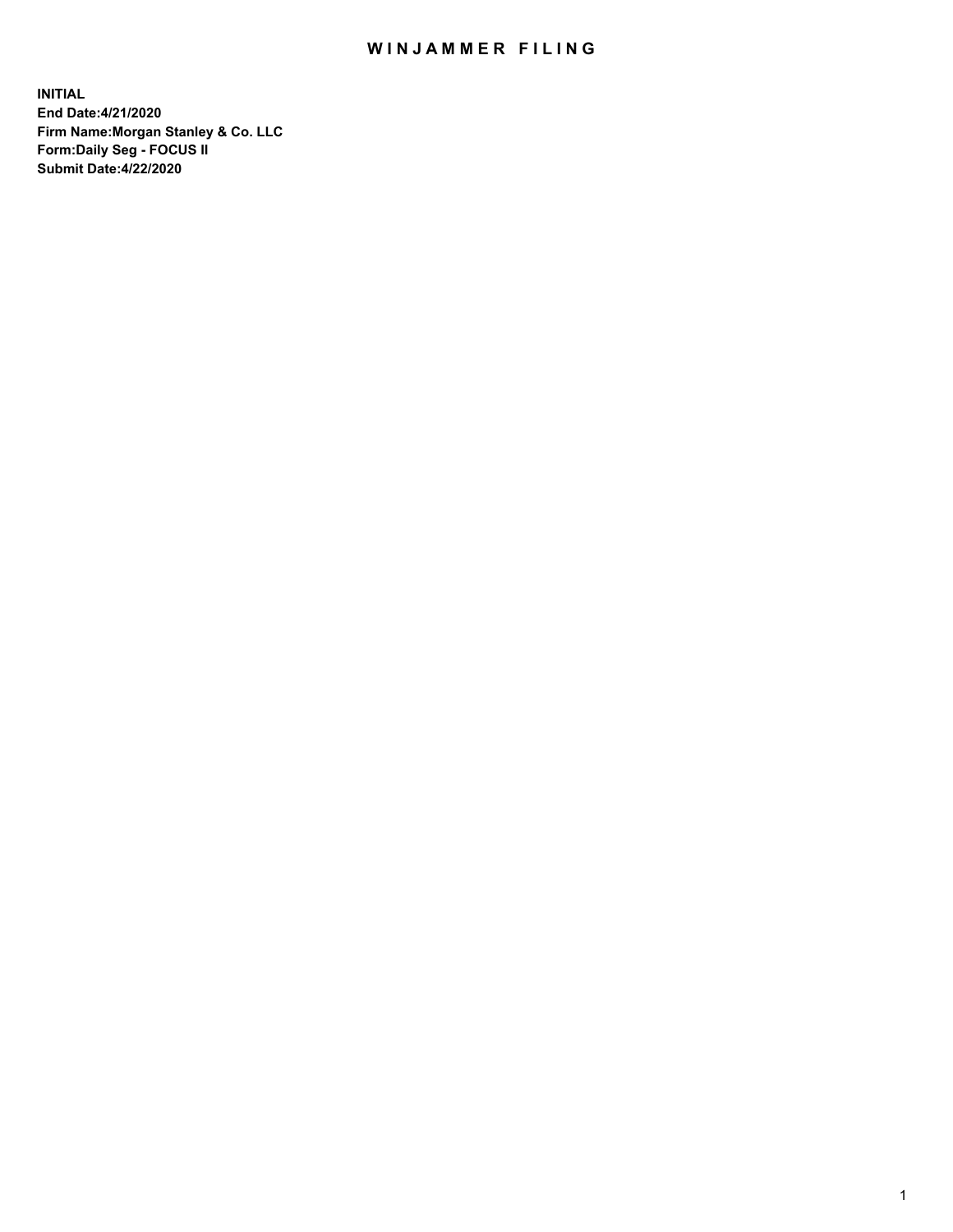**INITIAL End Date:4/21/2020 Firm Name:Morgan Stanley & Co. LLC Form:Daily Seg - FOCUS II Submit Date:4/22/2020 Daily Segregation - Cover Page**

| Name of Company                                                                                                                                                                                                                                                                                                                | Morgan Stanley & Co. LLC                                |
|--------------------------------------------------------------------------------------------------------------------------------------------------------------------------------------------------------------------------------------------------------------------------------------------------------------------------------|---------------------------------------------------------|
| <b>Contact Name</b>                                                                                                                                                                                                                                                                                                            | <b>Ikram Shah</b>                                       |
| <b>Contact Phone Number</b>                                                                                                                                                                                                                                                                                                    | 212-276-0963                                            |
| <b>Contact Email Address</b>                                                                                                                                                                                                                                                                                                   | Ikram.shah@morganstanley.com                            |
| FCM's Customer Segregated Funds Residual Interest Target (choose one):<br>a. Minimum dollar amount: ; or<br>b. Minimum percentage of customer segregated funds required:% ; or<br>c. Dollar amount range between: and; or<br>d. Percentage range of customer segregated funds required between:% and%.                         | 235,000,000<br><u>0</u><br><u>00</u><br><u>00</u>       |
| FCM's Customer Secured Amount Funds Residual Interest Target (choose one):<br>a. Minimum dollar amount: ; or<br>b. Minimum percentage of customer secured funds required:%; or<br>c. Dollar amount range between: and; or<br>d. Percentage range of customer secured funds required between:% and%.                            | 140,000,000<br><u>0</u><br><u>0 0</u><br>0 <sub>0</sub> |
| FCM's Cleared Swaps Customer Collateral Residual Interest Target (choose one):<br>a. Minimum dollar amount: ; or<br>b. Minimum percentage of cleared swaps customer collateral required:% ; or<br>c. Dollar amount range between: and; or<br>d. Percentage range of cleared swaps customer collateral required between:% and%. | 92,000,000<br><u>0</u><br><u>00</u><br>00               |

Attach supporting documents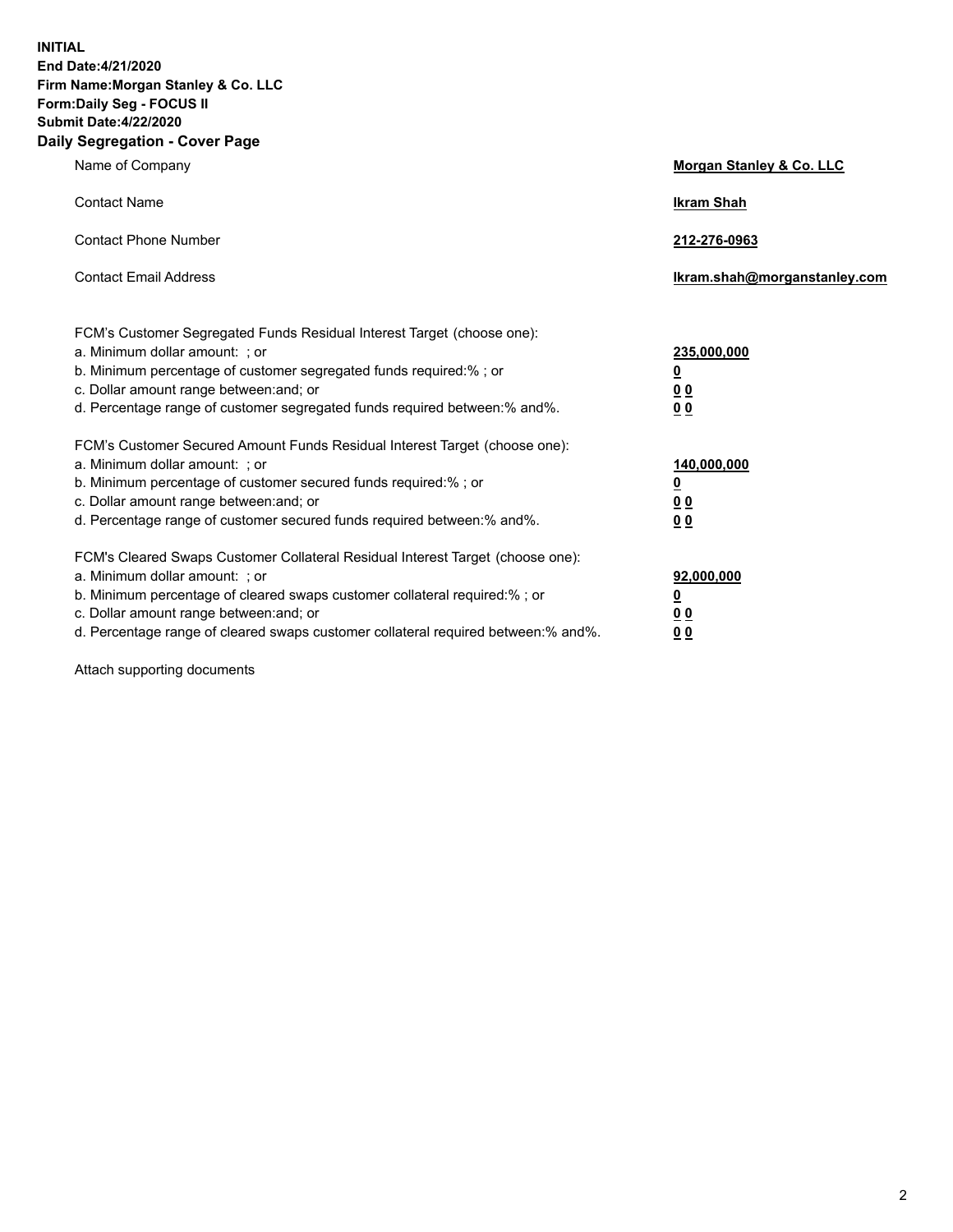## **INITIAL End Date:4/21/2020 Firm Name:Morgan Stanley & Co. LLC Form:Daily Seg - FOCUS II Submit Date:4/22/2020**

## **Daily Segregation - Secured Amounts**

|     | Foreign Futures and Foreign Options Secured Amounts                                                        |                                    |
|-----|------------------------------------------------------------------------------------------------------------|------------------------------------|
|     | Amount required to be set aside pursuant to law, rule or regulation of a foreign                           | $0$ [7305]                         |
|     | government or a rule of a self-regulatory organization authorized thereunder                               |                                    |
| 1.  | Net ledger balance - Foreign Futures and Foreign Option Trading - All Customers                            |                                    |
|     | A. Cash                                                                                                    | 4,397,102,298 [7315]               |
|     | B. Securities (at market)                                                                                  | 2,843,782,236 [7317]               |
| 2.  | Net unrealized profit (loss) in open futures contracts traded on a foreign board of trade                  | 445,895,168 [7325]                 |
| 3.  | Exchange traded options                                                                                    |                                    |
|     | a. Market value of open option contracts purchased on a foreign board of trade                             | 18,159,495 [7335]                  |
|     | b. Market value of open contracts granted (sold) on a foreign board of trade                               | -24,137,239 [7337]                 |
| 4.  | Net equity (deficit) (add lines 1. 2. and 3.)                                                              | 6,789,011,622 [7345]               |
| 5.  | Account liquidating to a deficit and account with a debit balances - gross amount                          | 398,242,529 [7351]                 |
|     | Less: amount offset by customer owned securities                                                           | -397,260,648 [7352] 981,881 [7354] |
| 6.  | Amount required to be set aside as the secured amount - Net Liquidating Equity                             | 6,789,993,503 [7355]               |
|     | Method (add lines 4 and 5)                                                                                 |                                    |
| 7.  | Greater of amount required to be set aside pursuant to foreign jurisdiction (above) or line<br>6.          | 6,789,993,503 [7360]               |
|     | FUNDS DEPOSITED IN SEPARATE REGULATION 30.7 ACCOUNTS                                                       |                                    |
| 1.  | Cash in banks                                                                                              |                                    |
|     | A. Banks located in the United States                                                                      | 279,769,616 [7500]                 |
|     | B. Other banks qualified under Regulation 30.7                                                             | 159,105,377 [7520] 438,874,993     |
|     |                                                                                                            | [7530]                             |
| 2.  | <b>Securities</b>                                                                                          |                                    |
|     | A. In safekeeping with banks located in the United States                                                  | 1,138,347,628 [7540]               |
|     | B. In safekeeping with other banks qualified under Regulation 30.7                                         | 0 [7560] 1,138,347,628 [7570]      |
| 3.  | Equities with registered futures commission merchants                                                      |                                    |
|     | A. Cash                                                                                                    | 11,459,523 [7580]                  |
|     | <b>B.</b> Securities                                                                                       | $0$ [7590]                         |
|     | C. Unrealized gain (loss) on open futures contracts                                                        | 2,106,056 [7600]                   |
|     | D. Value of long option contracts                                                                          | $0$ [7610]                         |
|     | E. Value of short option contracts                                                                         | 0 [7615] 13,565,579 [7620]         |
| 4.  | Amounts held by clearing organizations of foreign boards of trade                                          |                                    |
|     | A. Cash                                                                                                    | $Q$ [7640]                         |
|     | <b>B.</b> Securities                                                                                       | $0$ [7650]                         |
|     | C. Amount due to (from) clearing organization - daily variation                                            | $0$ [7660]                         |
|     | D. Value of long option contracts                                                                          | $0$ [7670]                         |
|     | E. Value of short option contracts                                                                         | 0 [7675] 0 [7680]                  |
| 5.  | Amounts held by members of foreign boards of trade                                                         |                                    |
|     | A. Cash                                                                                                    | 4,238,401,009 [7700]               |
|     | <b>B.</b> Securities                                                                                       | 1,705,434,608 [7710]               |
|     | C. Unrealized gain (loss) on open futures contracts                                                        | -448,001,224 [7720]                |
|     | D. Value of long option contracts                                                                          | 18,159,495 [7730]                  |
|     | E. Value of short option contracts                                                                         | -24,137,239 [7735] 5,489,856,649   |
|     |                                                                                                            | $[7740]$                           |
| 6.  | Amounts with other depositories designated by a foreign board of trade                                     | $0$ [7760]                         |
| 7.  | Segregated funds on hand                                                                                   | $0$ [7765]                         |
| 8.  | Total funds in separate section 30.7 accounts                                                              | 7,080,644,849 [7770]               |
| 9.  | Excess (deficiency) Set Aside for Secured Amount (subtract line 7 Secured Statement<br>Page 1 from Line 8) | 290,651,346 [7380]                 |
| 10. | Management Target Amount for Excess funds in separate section 30.7 accounts                                | 140,000,000 [7780]                 |

11. Excess (deficiency) funds in separate 30.7 accounts over (under) Management Target **150,651,346** [7785]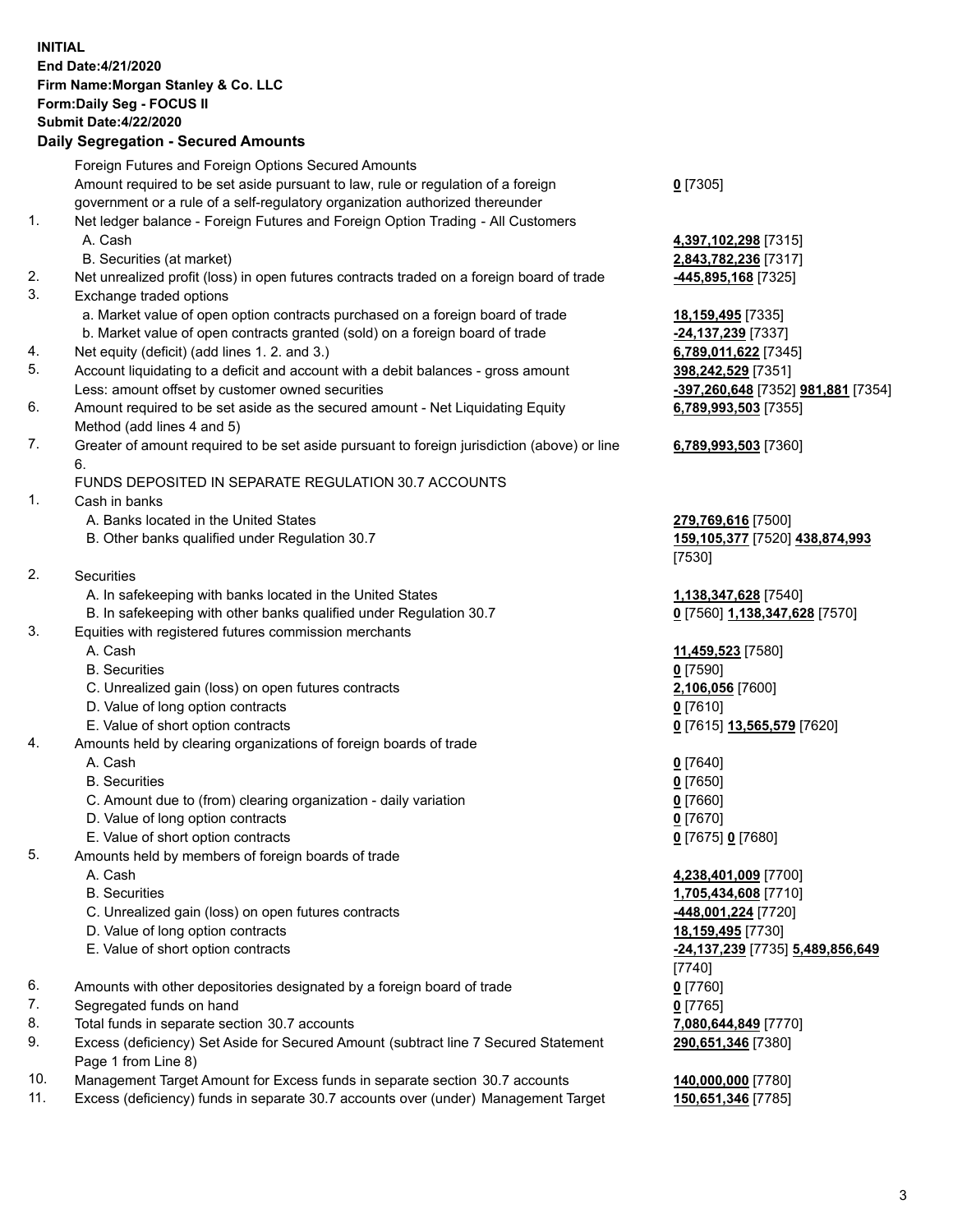**INITIAL End Date:4/21/2020 Firm Name:Morgan Stanley & Co. LLC Form:Daily Seg - FOCUS II Submit Date:4/22/2020 Daily Segregation - Segregation Statement** SEGREGATION REQUIREMENTS(Section 4d(2) of the CEAct) 1. Net ledger balance A. Cash **10,892,741,879** [7010] B. Securities (at market) **8,430,596,847** [7020] 2. Net unrealized profit (loss) in open futures contracts traded on a contract market **6,810,137,182** [7030] 3. Exchange traded options A. Add market value of open option contracts purchased on a contract market **943,112,131** [7032] B. Deduct market value of open option contracts granted (sold) on a contract market **-721,810,313** [7033] 4. Net equity (deficit) (add lines 1, 2 and 3) **26,354,777,726** [7040] 5. Accounts liquidating to a deficit and accounts with debit balances - gross amount **825,559,348** [7045] Less: amount offset by customer securities **-814,566,851** [7047] **10,992,497** [7050] 6. Amount required to be segregated (add lines 4 and 5) **26,365,770,223** [7060] FUNDS IN SEGREGATED ACCOUNTS 7. Deposited in segregated funds bank accounts A. Cash **4,535,947,281** [7070] B. Securities representing investments of customers' funds (at market) **0** [7080] C. Securities held for particular customers or option customers in lieu of cash (at market) **1,290,814,183** [7090] 8. Margins on deposit with derivatives clearing organizations of contract markets A. Cash **14,072,576,972** [7100] B. Securities representing investments of customers' funds (at market) **0** [7110] C. Securities held for particular customers or option customers in lieu of cash (at market) **7,139,782,664** [7120] 9. Net settlement from (to) derivatives clearing organizations of contract markets **-220,407,167** [7130] 10. Exchange traded options A. Value of open long option contracts **943,112,131** [7132] B. Value of open short option contracts **-721,810,313** [7133] 11. Net equities with other FCMs A. Net liquidating equity **12,790,640** [7140] B. Securities representing investments of customers' funds (at market) **0** [7160] C. Securities held for particular customers or option customers in lieu of cash (at market) **0** [7170] 12. Segregated funds on hand **0** [7150] 13. Total amount in segregation (add lines 7 through 12) **27,052,806,391** [7180] 14. Excess (deficiency) funds in segregation (subtract line 6 from line 13) **687,036,168** [7190] 15. Management Target Amount for Excess funds in segregation **235,000,000** [7194]

16. Excess (deficiency) funds in segregation over (under) Management Target Amount

Excess

4

**452,036,168** [7198]